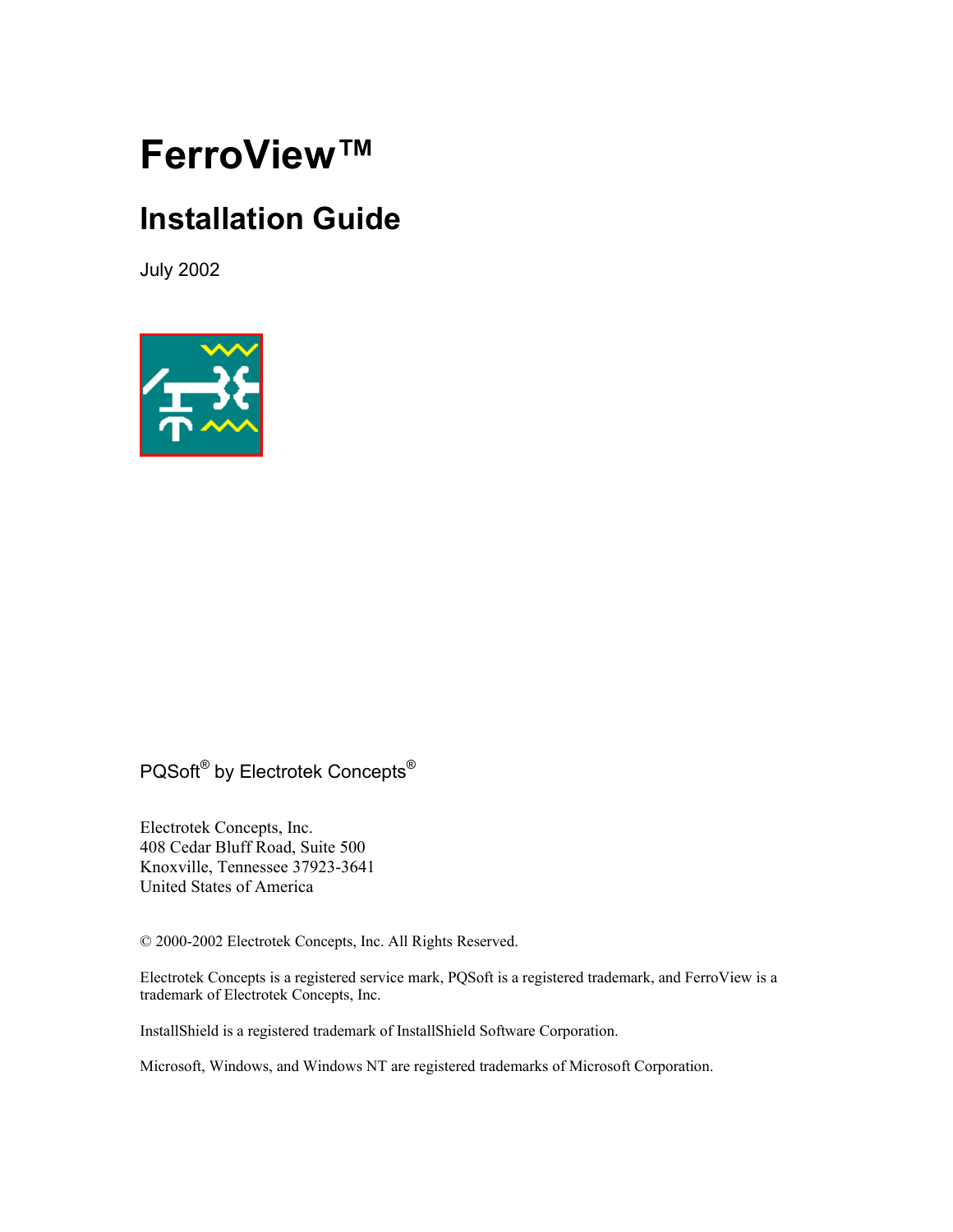## **Table of Contents**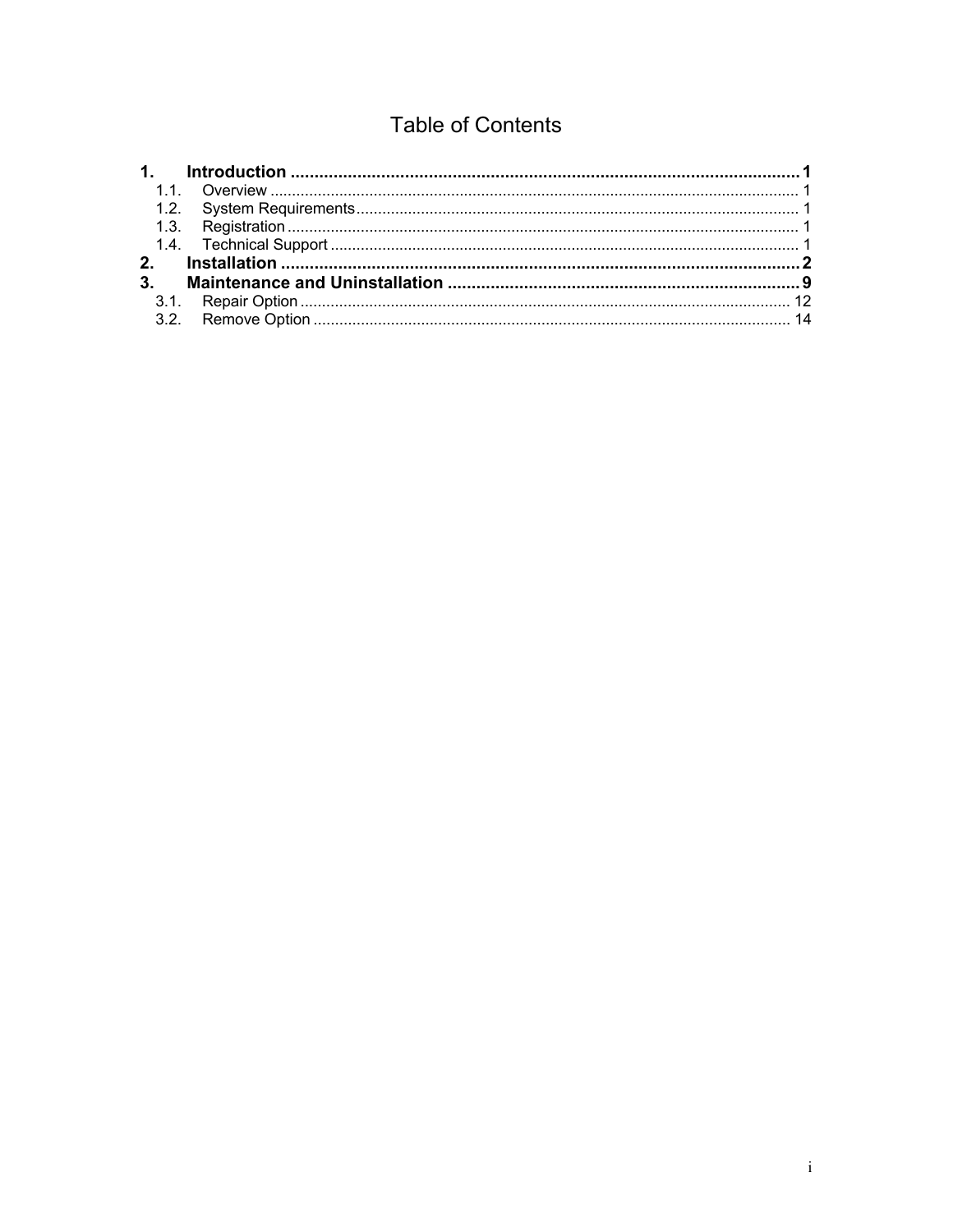## Table of Figures

| Figure 10: The Welcome Window During Maintenance and Uninstallation  11  |  |
|--------------------------------------------------------------------------|--|
| Figure 11: The Setup Status Window during Maintenance (Repair Option) 12 |  |
|                                                                          |  |
|                                                                          |  |
|                                                                          |  |
|                                                                          |  |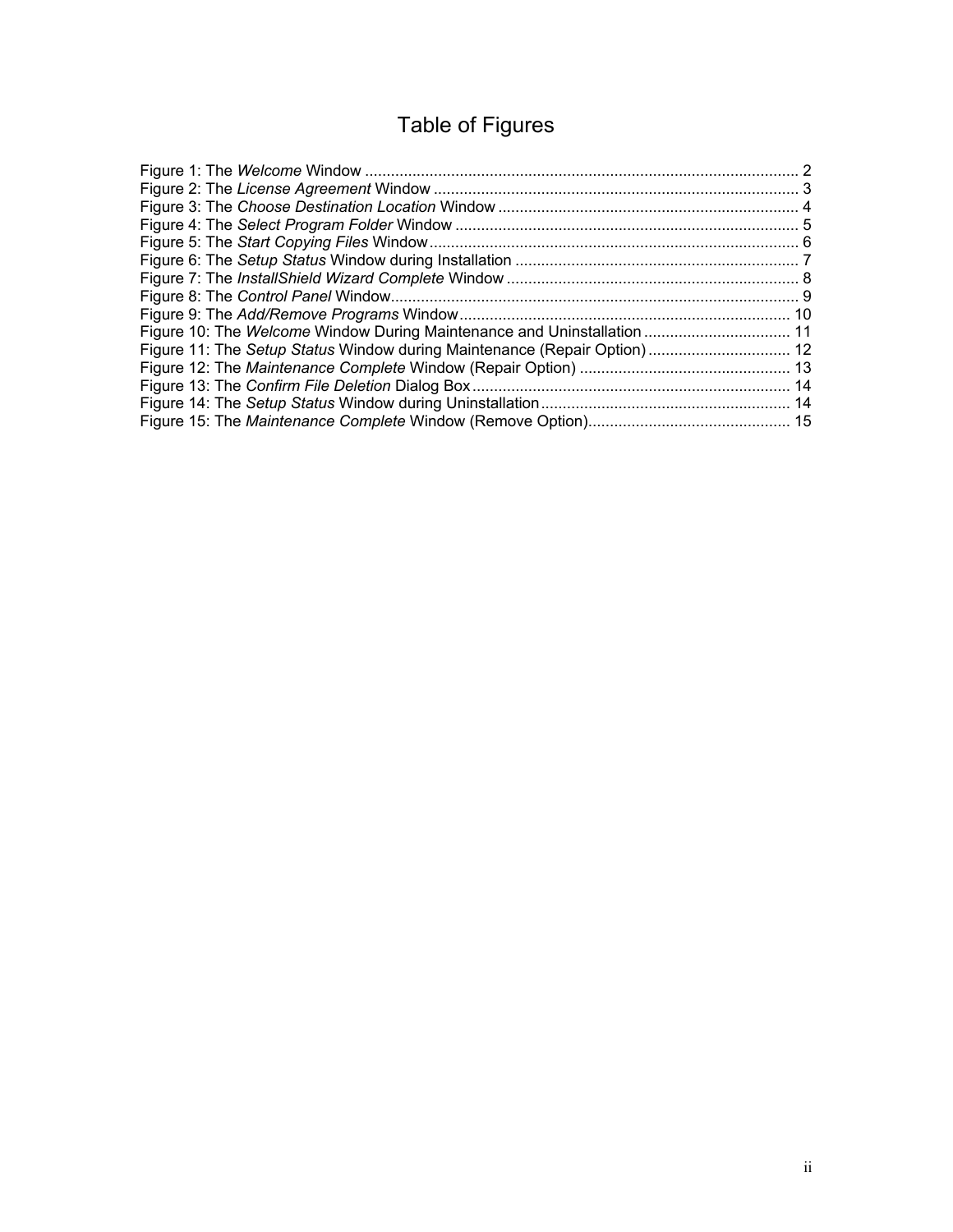## <span id="page-3-0"></span>**1. Introduction**

FerroView™ is a Microsoft® Windows® program that helps you evaluate the likelihood of damaging ferroresonance for a particular cable-fed transformer installation. The program can also be used for educational purposes—to help understand the strange and unusual interactions in this complex problem.

#### **1.1. Overview**

This guide addresses the installation of FerroView. The following files are installed: the program executable, help files, an initialization file, a circuit definition file, and the license agreement. This guide can be used for either the full or demonstration versions of the program.

#### **1.2. System Requirements**

Before attempting installation, verify that your computer meets the following requirements:

| Operating System*: | Windows 95 or later, or Windows NT® 4.0 (Service Pack 4 or later) or later |
|--------------------|----------------------------------------------------------------------------|
| Memory:            | 16 MB minimum, 32 MB recommended, 64 MB optimal                            |
| Disk Space:        | MВ                                                                         |

\* It is recommended that you apply the latest service pack to your operating system software.

#### **1.3. Registration**

The license agreement file is named **license.pdf** and can be found in the destination folder you select during installation [\(Figure 3\)](#page-6-1). To register your copy of FerroView:

- 1. Print the license agreement.
- 2. Sign the license agreement.
- 3. Make a copy for your records.
- 4. Mail the original to the address below.

#### **1.4. Technical Support**

If you need technical support, contact us using one of the methods below. A service contract may be required.

#### **Mailing Address**

Electrotek Concepts, Inc. ATTN: FerroView Support 408 Cedar Bluff Road, Suite 500 Knoxville, Tennessee 37923-3641 United States of America

#### **Telephone/Fax**

+1-800-554-4767, x 147 (US and Canada only) +1-865-470-9222, x 147 (all other countries) FAX +1-865-470-9223, attention "FerroView Support"

#### **E-mail**

[info@electrotek.com](mailto:info@electrotek.com), subject "FerroView Support Request"

#### **Web**

<http://www.electrotek.com/contact.htm> <http://www.electrotek.com/etkprog/ferroview/>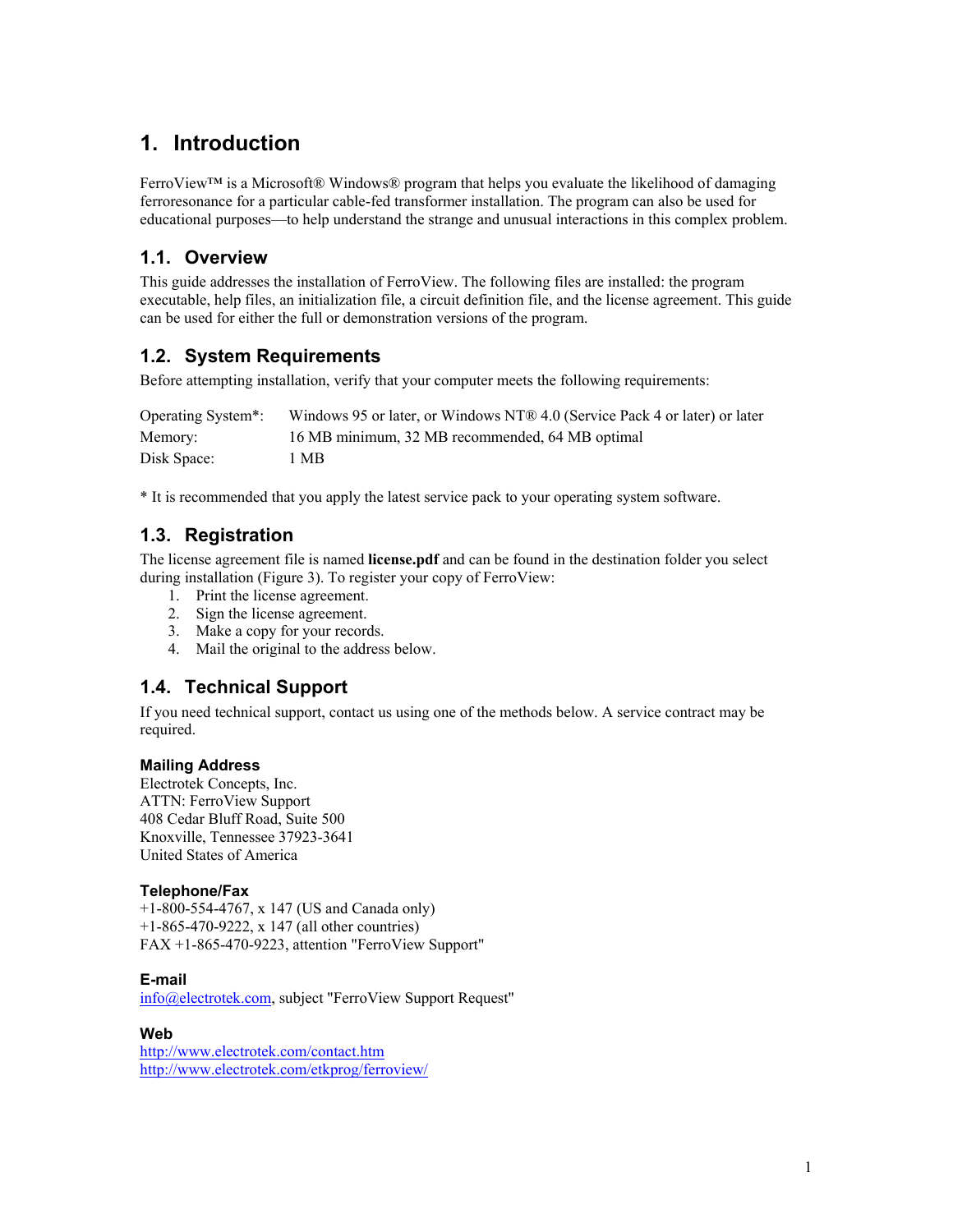## <span id="page-4-1"></span><span id="page-4-0"></span>**2. Installation**

How you begin the installation process depends how you acquired FerroView. See the table below for specific instructions.

| <b>On-line via PQstore.com</b>                     | Directly from Electrotek Concepts, Inc.                  |
|----------------------------------------------------|----------------------------------------------------------|
| To start the installation program, double-click    | CD-ROM (full or demonstration version): To start the     |
| FeV20PQs.exe to extract a password-protected,      | installation program, double-click the file setup.exe in |
| self-extracting image of the setup files. After    | the Install folder of the CD-ROM.                        |
| you enter the password, the installation program,  | Downloaded EXE (demonstration version): To start the     |
| setup.exe, is started. The password is sent via e- | installation program, double-click FeV20DV.exe to        |
| mail to the person who purchased FerroView for     | extract an image of the setup files. The installation    |
| your organization.                                 | program, setup.exe, is started automatically.            |

Each window of **setup.exe** is shown below with instructions.

#### **Welcome**



**Figure 1: The** *Welcome* **Window** 

*Instructions:* Click **Next** to continue, or click **Cancel** to quit Setup.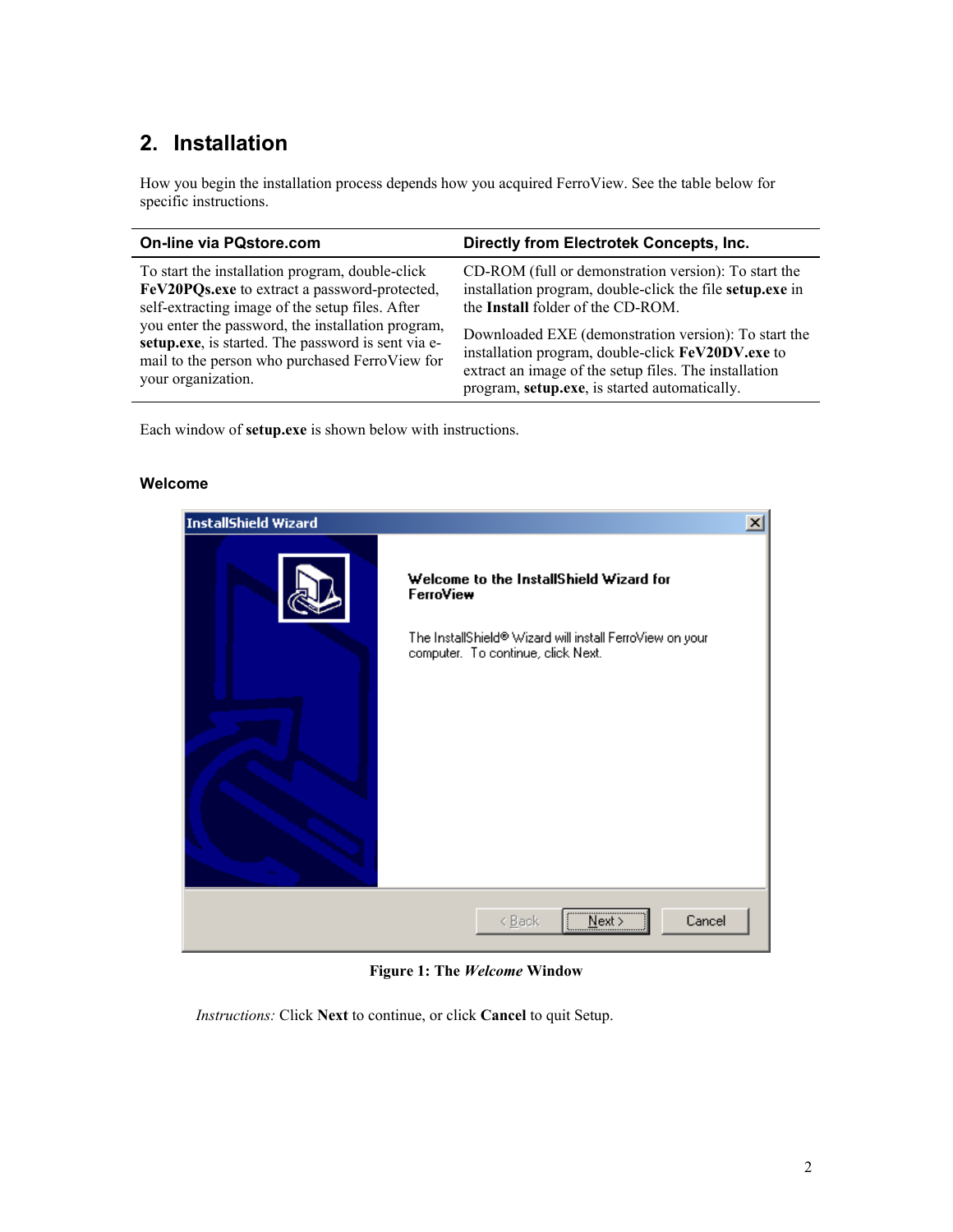#### <span id="page-5-0"></span>**License Agreement**

| <b>InstallShield Wizard</b>                                                                                                                                                                                                                                                                                                                                                                                                                                                                                                                                                                                                                                                                                                                       |
|---------------------------------------------------------------------------------------------------------------------------------------------------------------------------------------------------------------------------------------------------------------------------------------------------------------------------------------------------------------------------------------------------------------------------------------------------------------------------------------------------------------------------------------------------------------------------------------------------------------------------------------------------------------------------------------------------------------------------------------------------|
| License Agreement<br>Please read the following license agreement carefully.                                                                                                                                                                                                                                                                                                                                                                                                                                                                                                                                                                                                                                                                       |
| Press the PAGE DOWN key to see the rest of the agreement.                                                                                                                                                                                                                                                                                                                                                                                                                                                                                                                                                                                                                                                                                         |
| Electrotek Concepts, Inc.<br>FerroView[tm] Software License Agreement<br>Electrotek Concepts, Inc., ("Electrotek") provides FerroView(tm) ("the Program") and<br>licenses it for use. You, the licensee, assume responsibility for the selection of the<br>Program to achieve your intended results, and for the installation, use, and results obtained<br>from the Program.<br>This is a single-user license. The license may be assigned to an individual person or to an '<br>, individual computer. If assigned to an individual computer, the Program must be used only<br>Do you accept all the terms of the preceding License Agreement? If you choose No, the<br>setup will close. To install FerroView, you must accept this agreement. |
| InstallShield<br>No<br>< Back<br>Yes                                                                                                                                                                                                                                                                                                                                                                                                                                                                                                                                                                                                                                                                                                              |

**Figure 2: The** *License Agreement* **Window**

<span id="page-5-1"></span>*Instructions:* Read the license agreement, and then click **Yes** to accept it. Or, click **No** to quit Setup. You can also click **Back** to return to the previous window.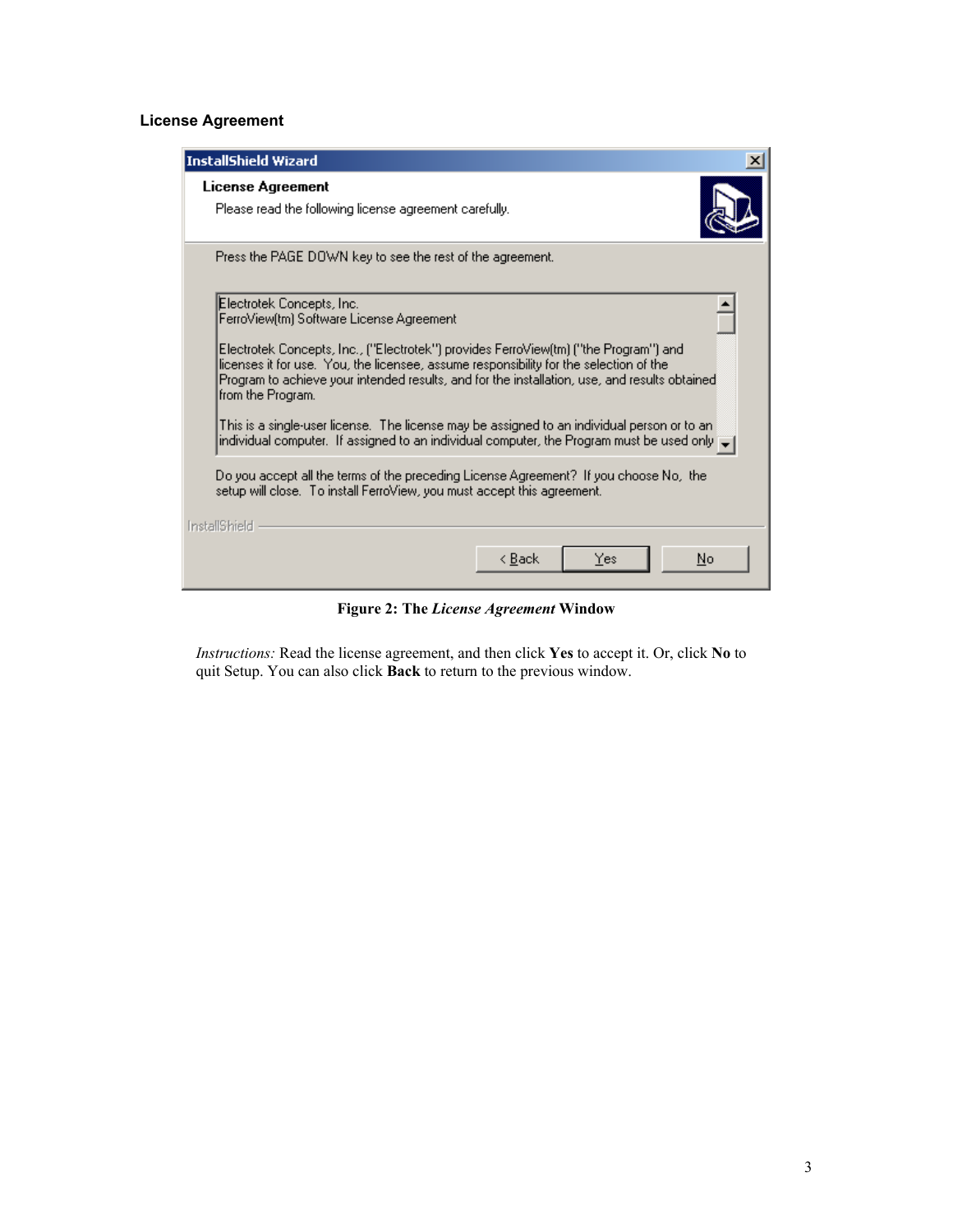#### <span id="page-6-0"></span>**Choose Destination Location**

<span id="page-6-1"></span>

| InstallShield Wizard                                                                                                |
|---------------------------------------------------------------------------------------------------------------------|
| <b>Choose Destination Location</b>                                                                                  |
| Select folder where Setup will install files.                                                                       |
| Setup will install FerroView in the following folder.                                                               |
| To install to this folder, click Next. To install to a different folder, click Browse and select<br>another folder. |
|                                                                                                                     |
|                                                                                                                     |
|                                                                                                                     |
|                                                                                                                     |
| Destination Folder                                                                                                  |
| Browse<br>C:\Program Files\Electrotek Concepts\FerroView                                                            |
| <b>InstallShield</b>                                                                                                |
| <br>Cancel<br>< <u>B</u> ack<br>Next                                                                                |

<span id="page-6-2"></span>**Figure 3: The** *Choose Destination Location* **Window** 

*Instructions:* Click **Next** to accept the default destination folder for the FerroView files. Or, click **Browse** to select a different destination folder, and then click **Next** to continue.

You can also click **Back** to [return to the previous window.](#page-5-1) To quit Setup, click **Cancel**.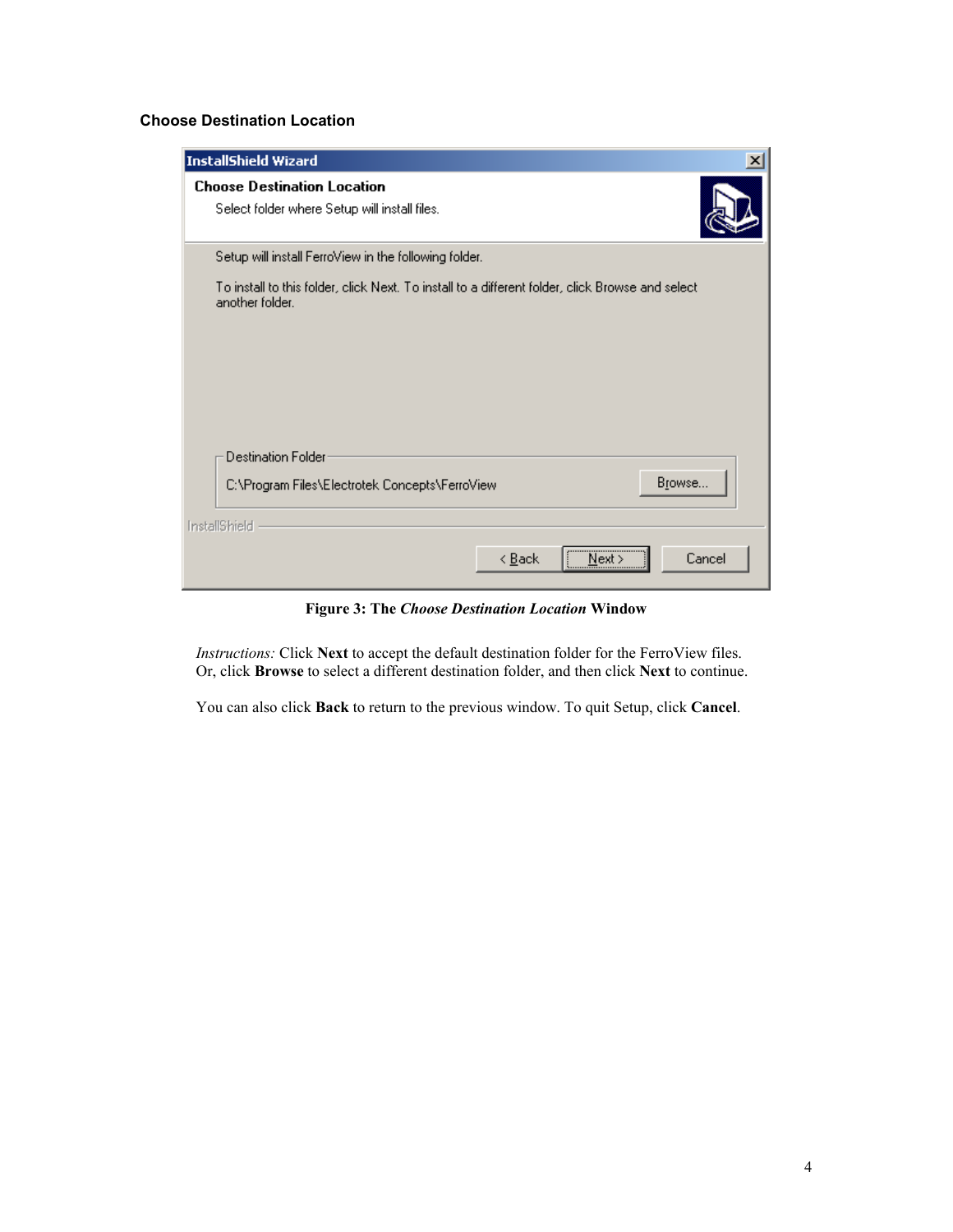#### <span id="page-7-0"></span>**Select Program Folder**

| InstallShield Wizard                                                                                                                                                      |                |      |        |
|---------------------------------------------------------------------------------------------------------------------------------------------------------------------------|----------------|------|--------|
| Select Program Folder<br>Please select a program folder.                                                                                                                  |                |      |        |
| Setup will add program icons to the Program Folder listed below. You may type a new folder<br>name, or select one from the existing folders list. Click Next to continue. |                |      |        |
| Program Folders:                                                                                                                                                          |                |      |        |
| Simulation Tools                                                                                                                                                          |                |      |        |
| Existing Folders:                                                                                                                                                         |                |      |        |
| <b>Accessories</b>                                                                                                                                                        |                |      |        |
| Administrative Tools<br><b>Graphics Utilities</b>                                                                                                                         |                |      |        |
| Media Tools                                                                                                                                                               |                |      |        |
| Microsoft Developer Network<br>Microsoft Hardware                                                                                                                         |                |      |        |
|                                                                                                                                                                           |                |      |        |
|                                                                                                                                                                           |                |      |        |
|                                                                                                                                                                           |                |      |        |
| <b>InstallShield</b>                                                                                                                                                      |                |      |        |
|                                                                                                                                                                           | < <u>B</u> ack | Next | Cancel |

**Figure 4: The** *Select Program Folder* **Window** 

*Instructions:* Click **Next** to accept the default program folder for the FerroView icons. This will create a new program folder called "Simulation Tools." If you want a name other than "Simulation Tools," type the new name, and then click **Next**. If you want to add for the FerroView icons to an existing program folder, select it from the list, and then click **Next**.

You can also click **Back** to [return to the previous window.](#page-5-1) To [quit Setup,](#page-6-2) click **Cancel**.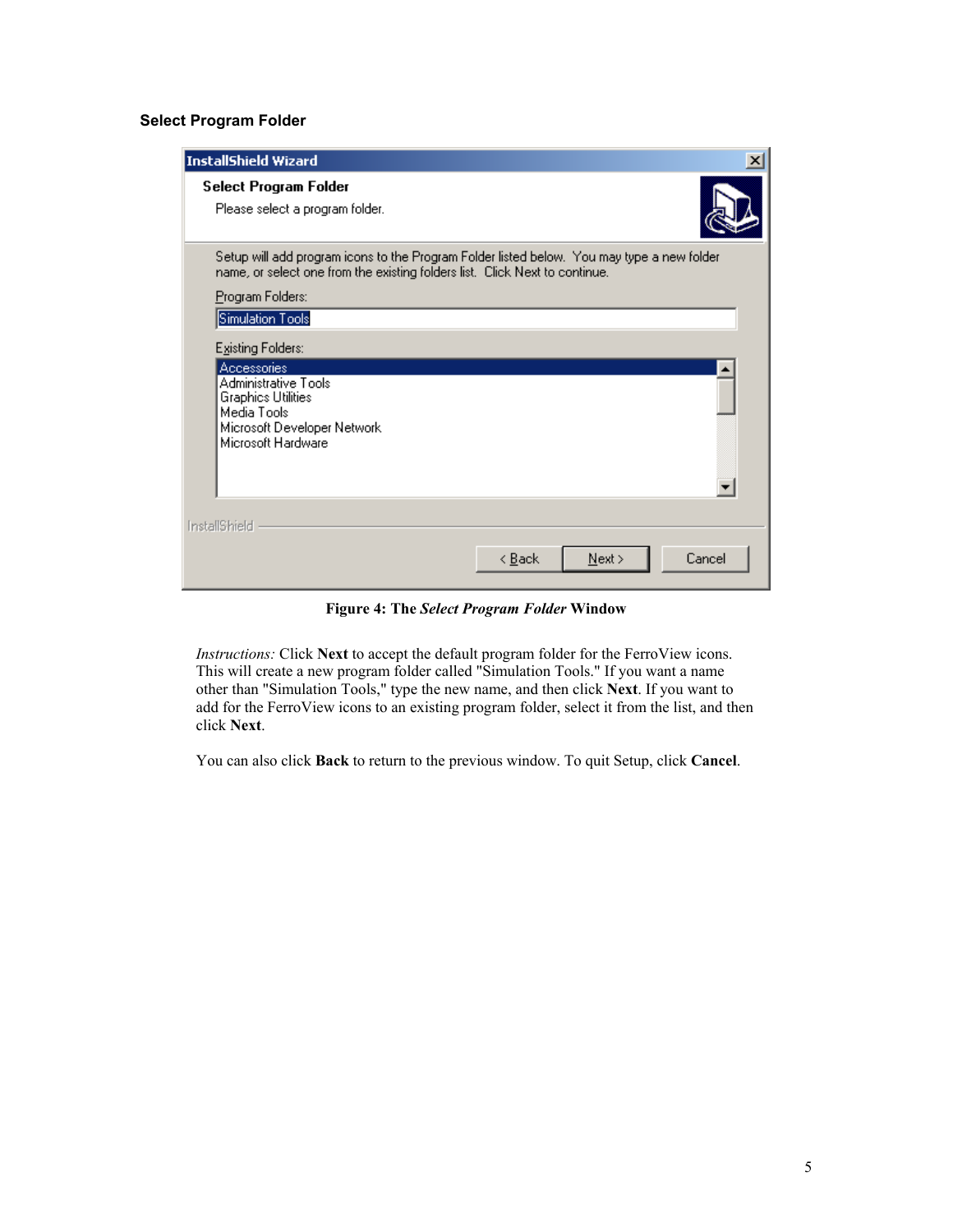#### <span id="page-8-0"></span>**Start Copying Files**

| <b>InstallShield Wizard</b>                                                                                                                                                                                 |                |
|-------------------------------------------------------------------------------------------------------------------------------------------------------------------------------------------------------------|----------------|
| <b>Start Copying Files</b><br>Review settings before copying files.                                                                                                                                         |                |
| Setup has enough information to start copying the program files. If you want to review or<br>change any settings, click Back. If you are satisfied with the settings, click Next to begin<br>copying files. |                |
| Current Settings:                                                                                                                                                                                           |                |
| Destination path: C:\Program Files\Electrotek Concepts\FerroView<br>Program folder: Simulation Tools                                                                                                        |                |
|                                                                                                                                                                                                             |                |
| <b>InstallShield</b>                                                                                                                                                                                        |                |
| < <u>B</u> ack                                                                                                                                                                                              | Cancel<br>Next |

**Figure 5: The** *Start Copying Files* **Window**

*Instructions:* Verify your settings in the *Current Settings* box. Click **Next** to begin copying files. You can also click **Back** to [return to the previous window.](#page-5-1) To [quit Setup,](#page-6-2) click **[Cancel](#page-6-2)**.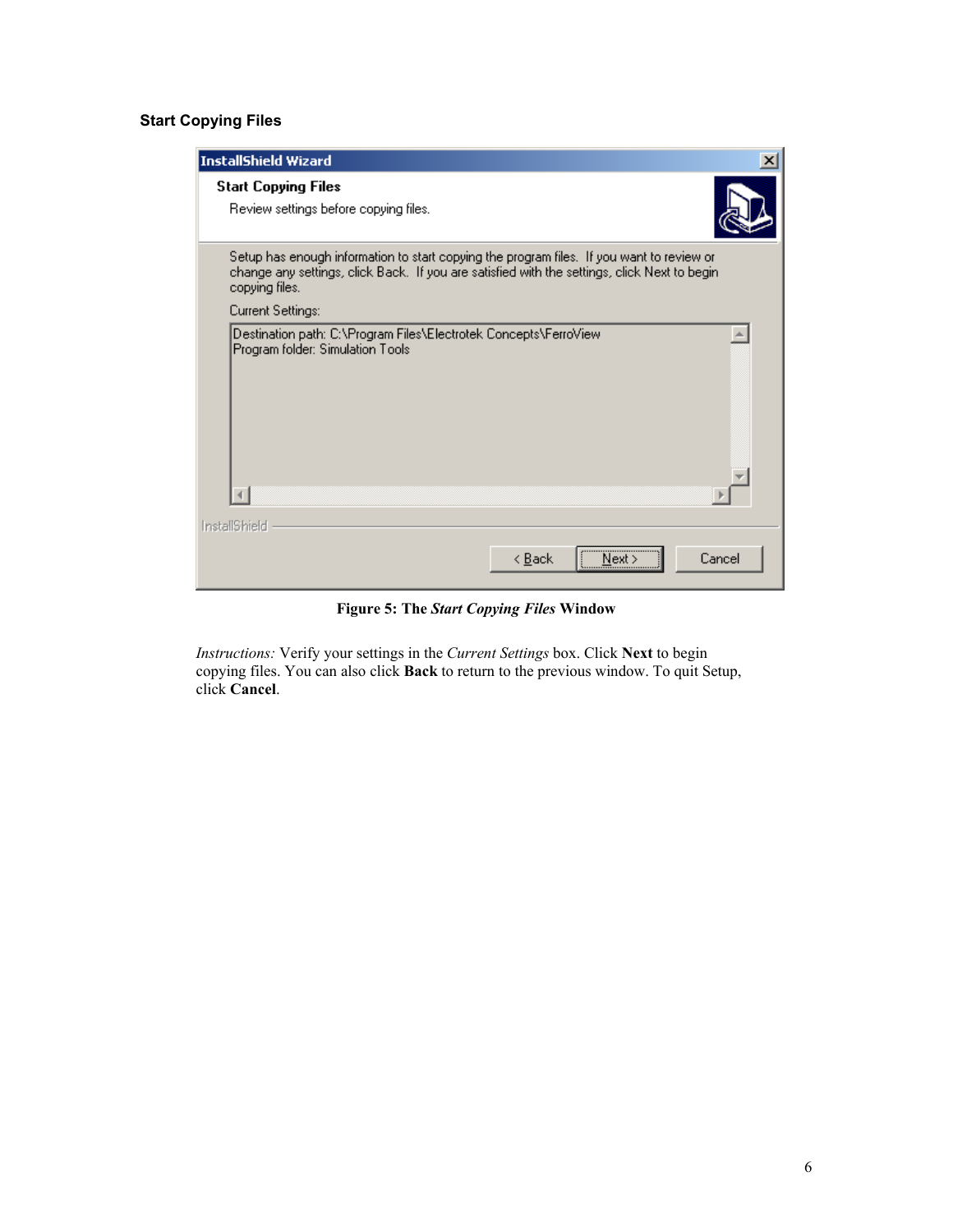#### <span id="page-9-0"></span>**Setup Status—Installation**

<span id="page-9-1"></span>

**Figure 6: The** *Setup Status* **Window during Installation** 

*Instructions:* To quit Setup before installation completes, click **Cancel**.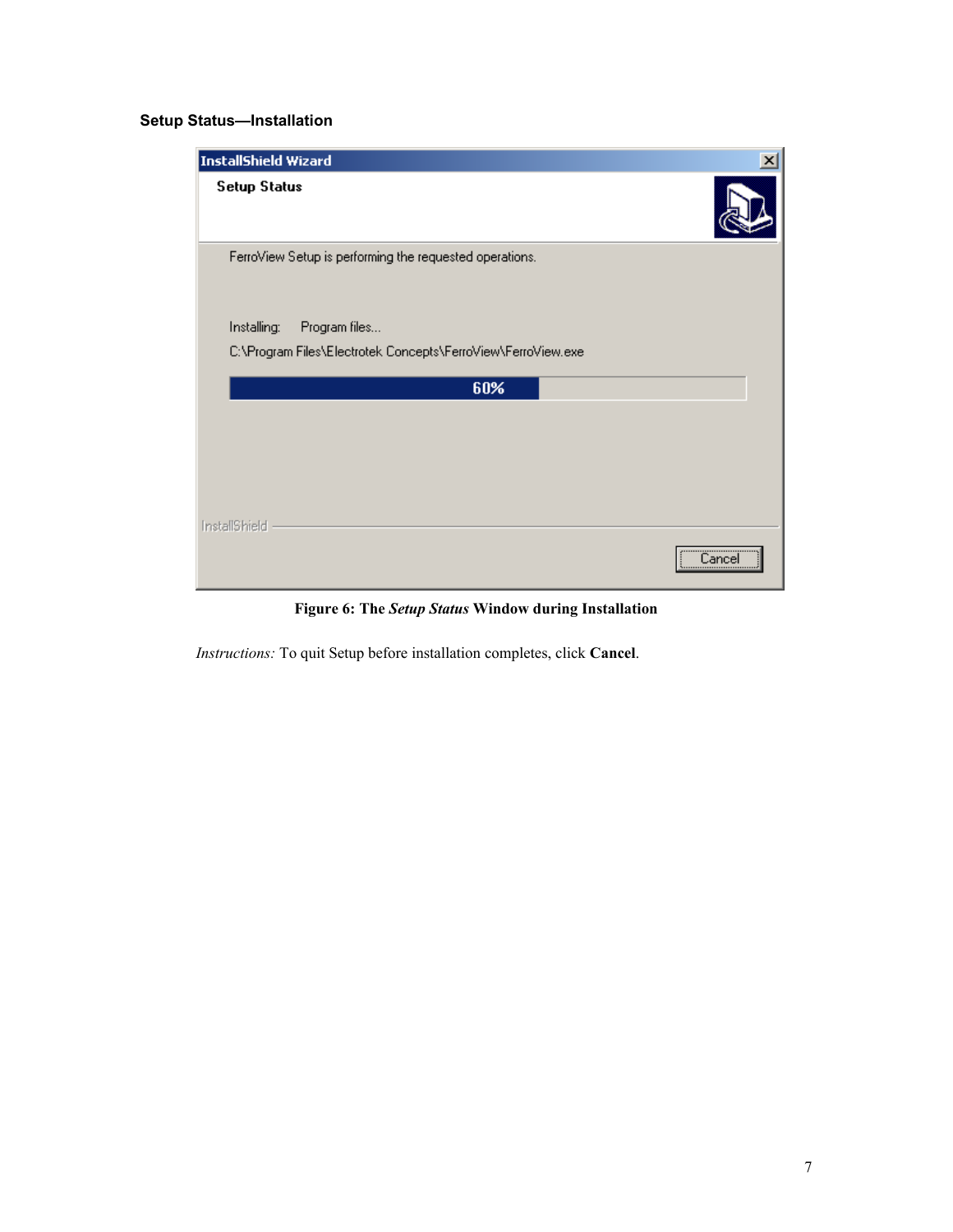#### <span id="page-10-0"></span>**InstallShield Wizard Complete**



**Figure 7: The** *InstallShield Wizard Complete* **Window** 

*Instructions:* Click **Finish**. FerroView is now installed on your computer.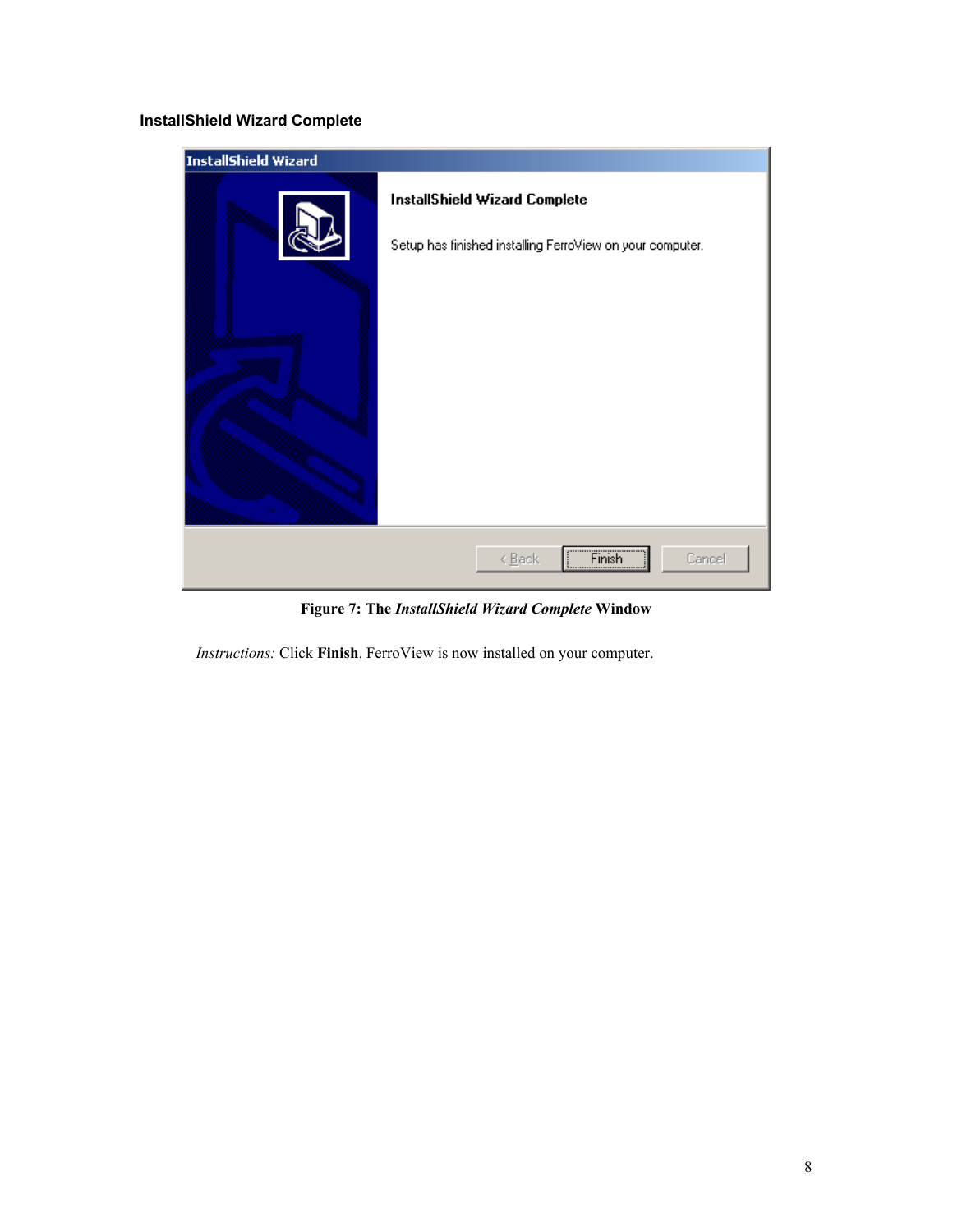## <span id="page-11-0"></span>**3. Maintenance and Uninstallation**

The FerroView installation program lets you perform installation maintenance activities. You can repair the installation, which means the program is reinstalled without viewing each window of Setup, or you can remove the program.

Use the Control Panel to repair or remove FerroView. To display the Control Panel, click **Start | Settings | Control Panel**.

The windows of the repair and remove processes are shown below with instructions.

#### **Control Panel**



**Figure 8: The** *Control Panel* **Window** 

*Instructions:* Double-click **Add/Remove Programs**.

Note: This window may vary depending on the version of Windows you are running.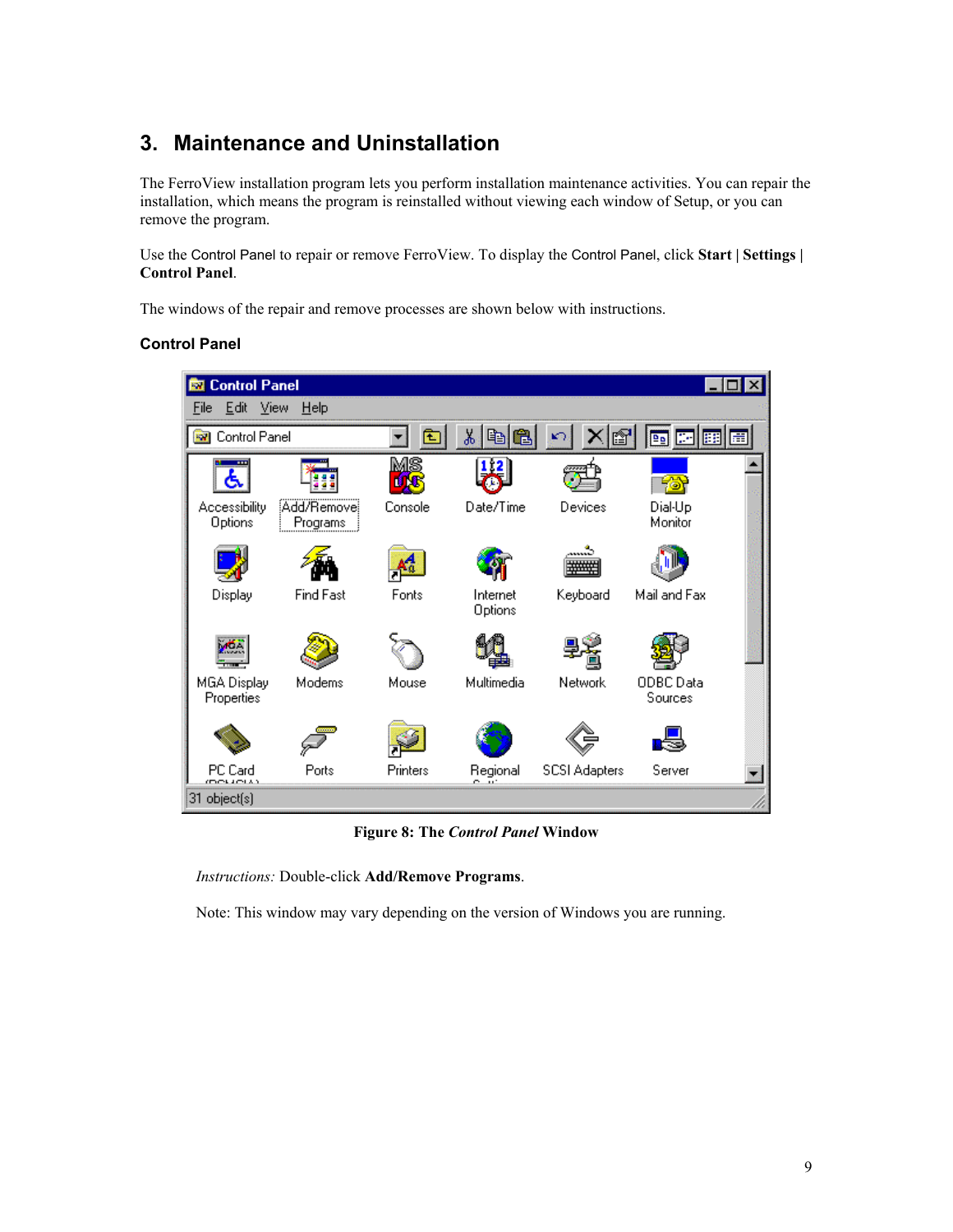#### <span id="page-12-0"></span>**Add/Remove Programs Properties**

<span id="page-12-1"></span>

**Figure 9: The** *Add/Remove Programs* **Window** 

*Instructions:* Select "FerroView" from the list, and then click **Add/Remove** to display the *Confirm File Deletion* dialog box [\(Figure 13\)](#page-16-1).

Note: This window may vary depending on the version of Windows you are running.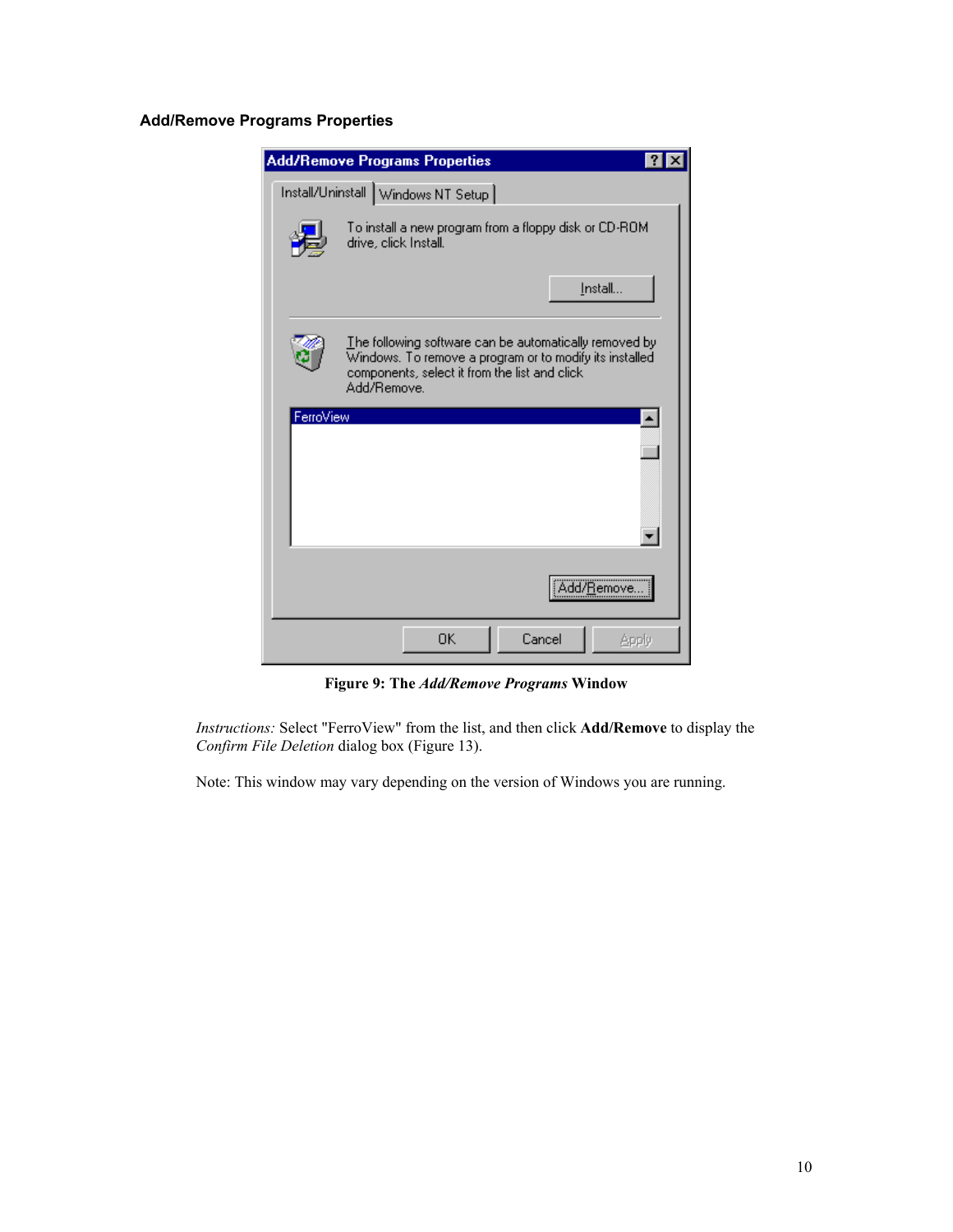#### <span id="page-13-0"></span>**Welcome**

<span id="page-13-1"></span>

| InstallShield Wizard                                                                                                                                     |                     |        |
|----------------------------------------------------------------------------------------------------------------------------------------------------------|---------------------|--------|
| Welcome                                                                                                                                                  |                     |        |
| Welcome to the FerroView Setup Maintenance program. This program lets you repair or<br>remove the current installation. Select one of the options below. |                     |        |
| Repair all installed components                                                                                                                          |                     |        |
| C Remove all installed components                                                                                                                        |                     |        |
|                                                                                                                                                          |                     |        |
|                                                                                                                                                          |                     |        |
|                                                                                                                                                          |                     |        |
|                                                                                                                                                          |                     |        |
|                                                                                                                                                          |                     |        |
| <b>InstallShield</b>                                                                                                                                     |                     |        |
|                                                                                                                                                          | $N$ ext ><br>< Back | Cancel |

**Figure 10: The** *Welcome* **Window During Maintenance and Uninstallation**

*Instructions:* To repeat the installation process without viewing each window in section **[2](#page-4-1)  [Installation](#page-4-1)**, select *Repair all installed components*, and then click **Next**. To uninstall the program, select *Remove all installed components*, and then click **Next**.

If you want to repair the installed components, refer to section **[3.1 Repair](#page-14-1) Option**. If you want to remove the program, refer to section **[3.2 Remove Option](#page-16-2)**.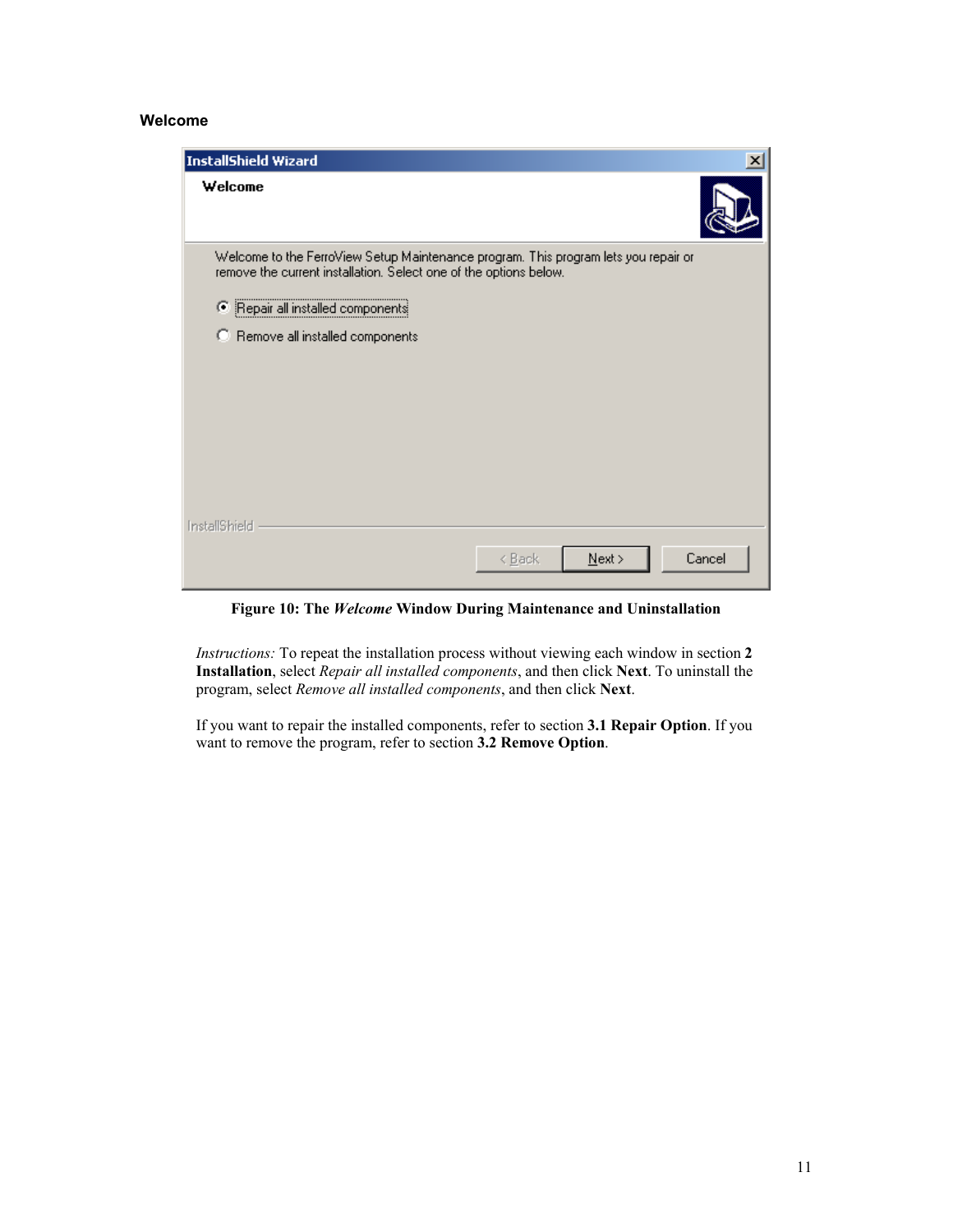### <span id="page-14-1"></span><span id="page-14-0"></span>**3.1. Repair Option**

Selecting *Repair all installed components* on the *Welcome* window [\(Figure 10\)](#page-13-1) during installation maintenance displays the *Setup Status* window. Note that this window is the same as the one as displayed in [Figure 6.](#page-9-1)

#### **Setup Status—Repair**

| InstallShield Wizard                                         | x             |
|--------------------------------------------------------------|---------------|
| <b>Setup Status</b>                                          |               |
| FerroView Setup is performing the requested operations.      |               |
| Installing:<br>Program files                                 |               |
| C:\Program Files\Electrotek Concepts\FerroView\FerroView.exe |               |
| 60%                                                          |               |
|                                                              |               |
|                                                              |               |
|                                                              |               |
|                                                              |               |
| InstallShield                                                |               |
|                                                              | <br>Cance<br> |

**Figure 11: The** *Setup Status* **Window during Maintenance (Repair Option)** 

*Instructions:* If you want to abort, click **Cancel** before the repair process completes.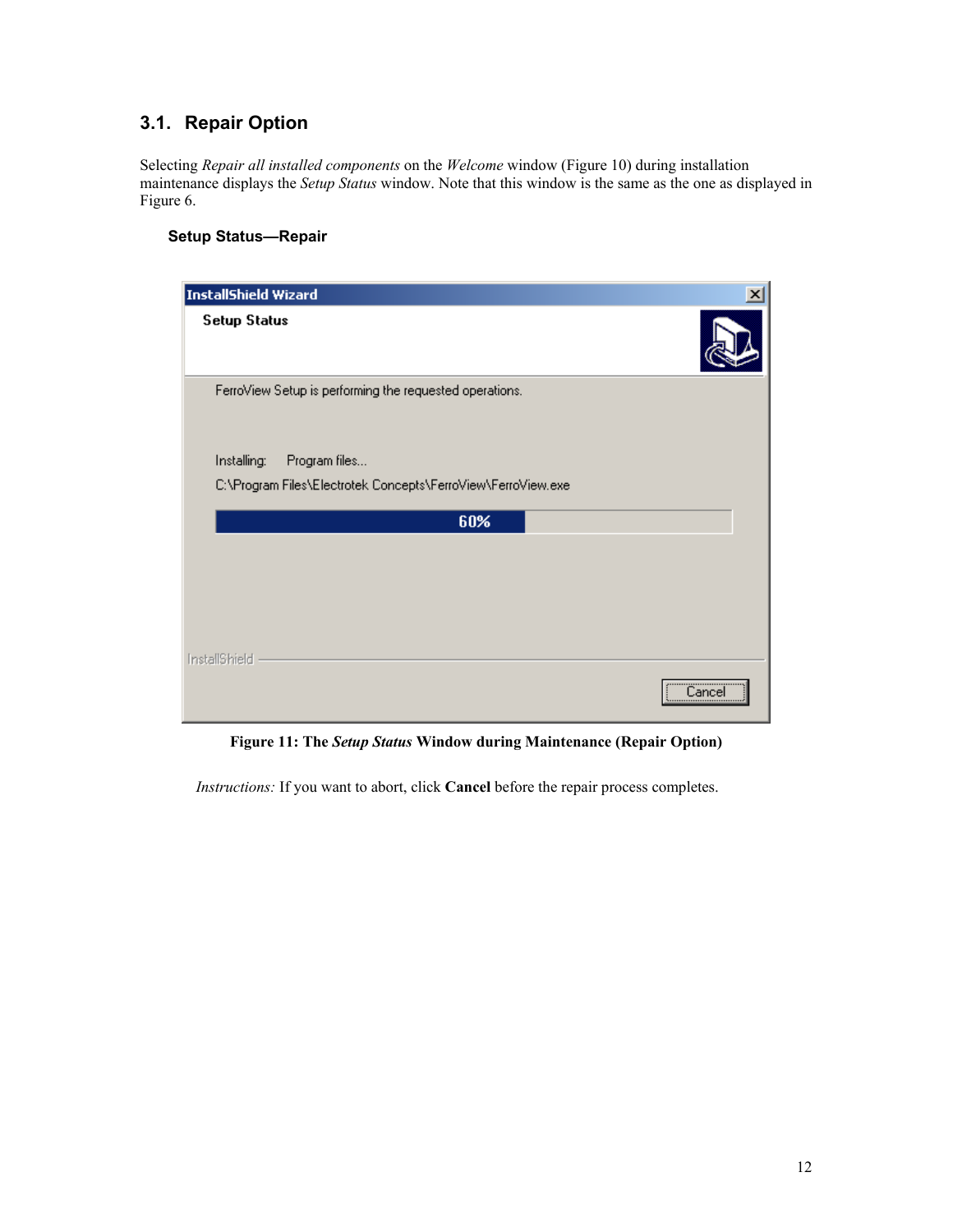#### <span id="page-15-0"></span>**Maintenance Complete**

| InstallShield Wizard |                                                                                                                     |  |
|----------------------|---------------------------------------------------------------------------------------------------------------------|--|
|                      | <b>Maintenance Complete</b><br>InstallShield Wizard has finished performing maintenance<br>operations on FerroView. |  |
|                      | <b>Finish</b><br>Cancel<br>< Back                                                                                   |  |

**Figure 12: The** *Maintenance Complete* **Window (Repair Option)** 

*Instructions:* Click **Finish**. FerroView is now repaired.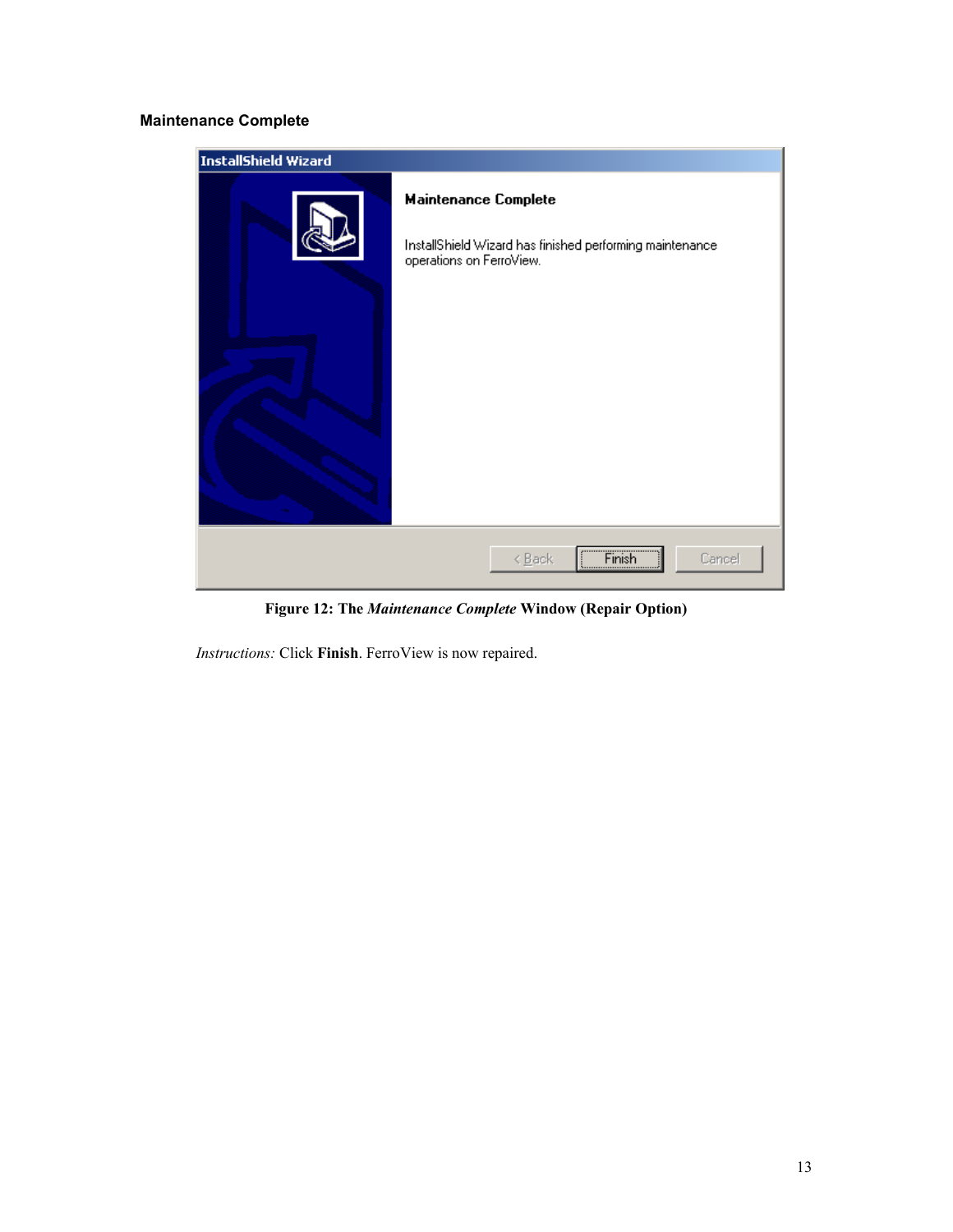### <span id="page-16-2"></span><span id="page-16-0"></span>**3.2. Remove Option**

Selecting *Remove all installed components* on the *Welcome* window [\(Figure 10\)](#page-13-1) during installation maintenance displays a confirmation message.

#### **Confirm File Deletion**

<span id="page-16-1"></span>

| <b>Confirm File Deletion</b> |                                                                                      |
|------------------------------|--------------------------------------------------------------------------------------|
|                              | Do you want to completely remove the selected application and all of its components? |
|                              | Cancel                                                                               |

**Figure 13: The** *Confirm File Deletion* **Dialog Box** 

*Instructions:* Click **OK** to proceed with the uninstallation process, or click **Cancel** to return to the *Add/Remove Programs* window [\(Figure 9\)](#page-12-1).

#### **Setup Status—Remove**

| InstallShield Wizard                                    | $\overline{\mathsf{x}}$ |
|---------------------------------------------------------|-------------------------|
| <b>Setup Status</b>                                     |                         |
| FerroView Setup is performing the requested operations. |                         |
| Uninstalling: Support files                             |                         |
| $0\%$                                                   |                         |
|                                                         |                         |
| InstallShield<br><u></u> <sub>.</sub><br>Cancel<br>     |                         |

**Figure 14: The** *Setup Status* **Window during Uninstallation** 

*Instructions:* To quit Setup before uninstallation completes, click **Cancel**.